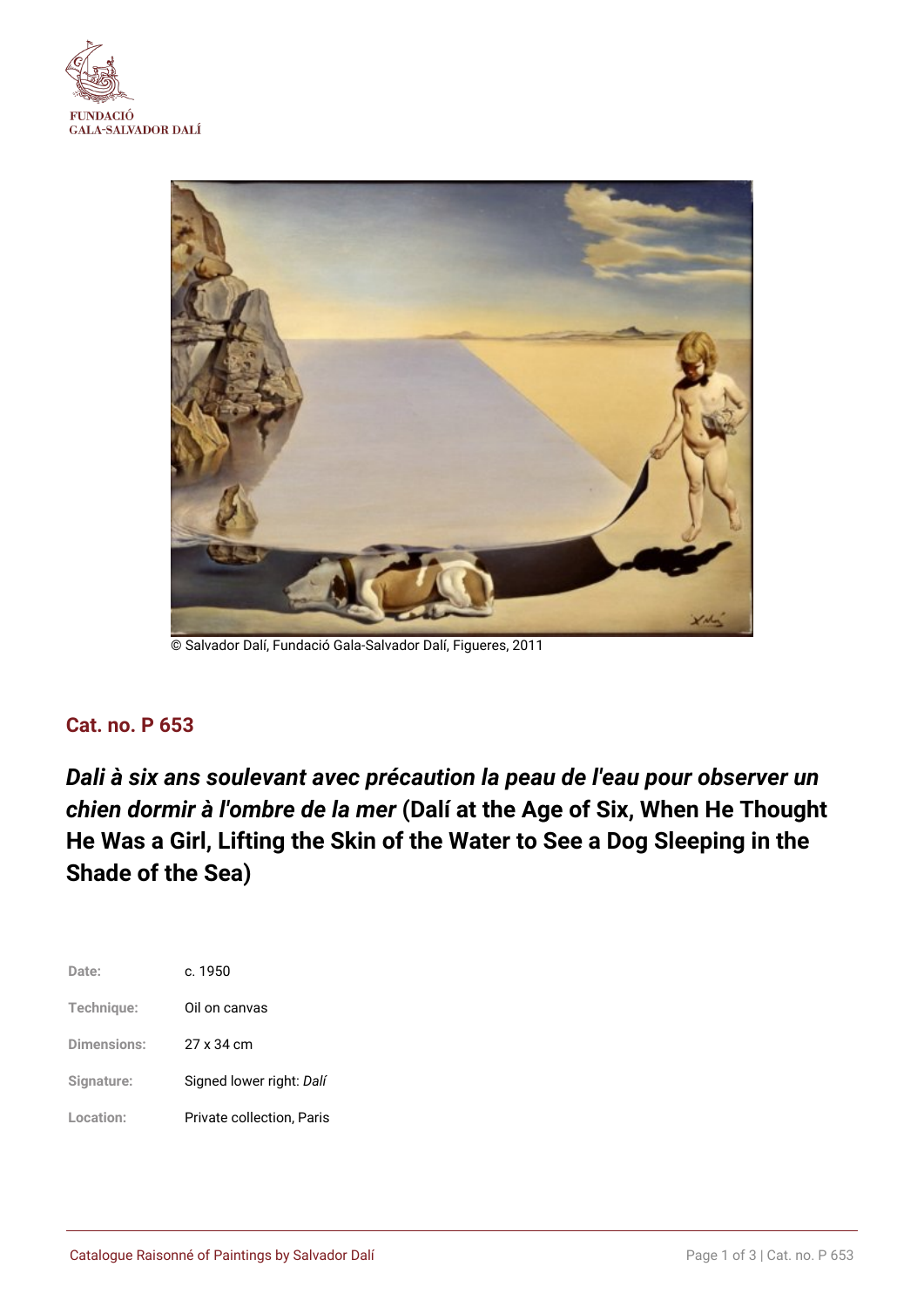#### **Provenance**

- Count François de Vallombreuse, Paris
- Private collection, Pound Ridge, N.Y.

# **Observations**

\*The "I Bienal Hispanoamericana de Arte" (1st Biennial of Latin American Art) was held in Madrid and Barcelona. In Madrid from 12th October 1951 to 28th February 1952, although we know that Dalí's works were exhibited only during the shorter period of time we have indicated in the Exhibitions section. In Barcelona, during March 1952, although we know that Dalí's works were exhibited for the longer period of time we have indicated in the Exhibitions section.

#### **Exhibitions**

- 1951, London, The Lefevre Gallery, *Dalí*, December 1951, cat. no. 10
- 1952, Madrid, Salas de la Sociedad Españoña de Amigos del Arte, *1º Bienal Hispanoamericana de Arte \**, 22/01/1952 - 24/02/1952, no reference
- 1952, Barcelona, Museo de Arte Moderno, *I Bienal Hispanoamericana de Arte \**, March 1952, cat. no. 6
- 1964, Tokyo, Tokyo Prince Hotel Gallery, *Salvador Dalí : exhibition Japan 1964*, 08/09/1964 18/10/1964, cat. no. 43
- 1965, New York, Gallery of Modern Art, *Salvador Dalí, 1910-1965*, 18/12/1965 13/03/1966, cat. no. 125
- 1999, New York, Solomon R. Guggenheim Museum, *Surrealism: two private eyes, the Nesuhi Ertegun and Daniel Filipacchi collections*, 04/06/1999 - 12/09/1999, cat. no. 59

## **Bibliography**

- *Dalí*, The Lefevre Gallery, London, 1951, n. p.
- "Con halago y con rigor", *Índice de Artes y Letras. Suplemento*, 15/02/1952, Madrid, n. p. (detail)
- Juan Cortés, "La antología de la Bienal", *Destino*, 15/03/1952, Barcelona, n. p. (detail)
- Manuel Lavedan, "Tres coincidencias dalinianas", *Abc*, 16/04/1952, Madrid, p. 9 (detail)
- Mario Alves, "Salvador Dali mestre ou plagiador?", *Flama*, 14/11/1952, Lisboa, n. p. (detail)
- *Salvador Dalí : exhibition Japan 1964*, Mainichi Newspaper, Tokyo, 1964, p. 84
- *Salvador Dalí, 1910-1965*, The Foundation for Modern Art, New York, 1965, p. 105
- César Gonzalez Ruano, "Dos perros", *Abc*, 21/04/1965, Madrid, p. 39
- Max Gérard, *Dalí de Draeger*, Blume, Barcelona, 1968, il. 73
- *Dali par Dali*, Draeger, [Paris], 1970, p. 19 (detail)
- Luis Romero, *Todo Dalí en un rostro*, Blume, Barcelona, Madrid, 1975, p. 180-181
- Toni Bernard, "Los Dalis de Dali [Coberta]", *Centro moda*, Primavera 1975, Barcelona, p. 4 (detail)
- Ramón Gómez de la Serna, *Dalí*, Espasa-Calpe, Madrid, 1977, p. 90-91 (detail)
- "Le grand Dali et la petite folle [Coberta]", *Dialogues Homophiles*, 31/10/1977, Paris, p. 6-7 (detail)
- Antonio Fernández Molina, *Dalí*, Ministerio de Educación y Ciencia. Servicio de Publicaciones, [Pamplona], 1978, p. 71 (detail)
- José Pierre, *Le Surréalisme*, Fernand Hazan, Paris, 1978, n. p.
- Robert Descharnes, S. Terayama, *Dalí: the book of great masters*, Zauho, Tokyo, 1978, p. 30 (detail)
- *Homage to Dalí*, Chartwell Books, Secaucus, New Jersey, [1980], p. 122
- Jacques Baron, *Anthologie plastique du surrealisme*, Filipacchi, Paris, 1980, p. 84
- Ignacio Gómez de Liaño, *Dalí*, Polígrafa, Barcelona, 1983, il. 100
- Salvador Jimenez, "El artista adolescente", *Abc*, 15/04/1983, Madrid, p. 99
- Antonio D. Olano, *Nacimiento, vida, pasión, muerte, resurrección y gloria de Salvador, Domingo, Felipe, Jacinto*